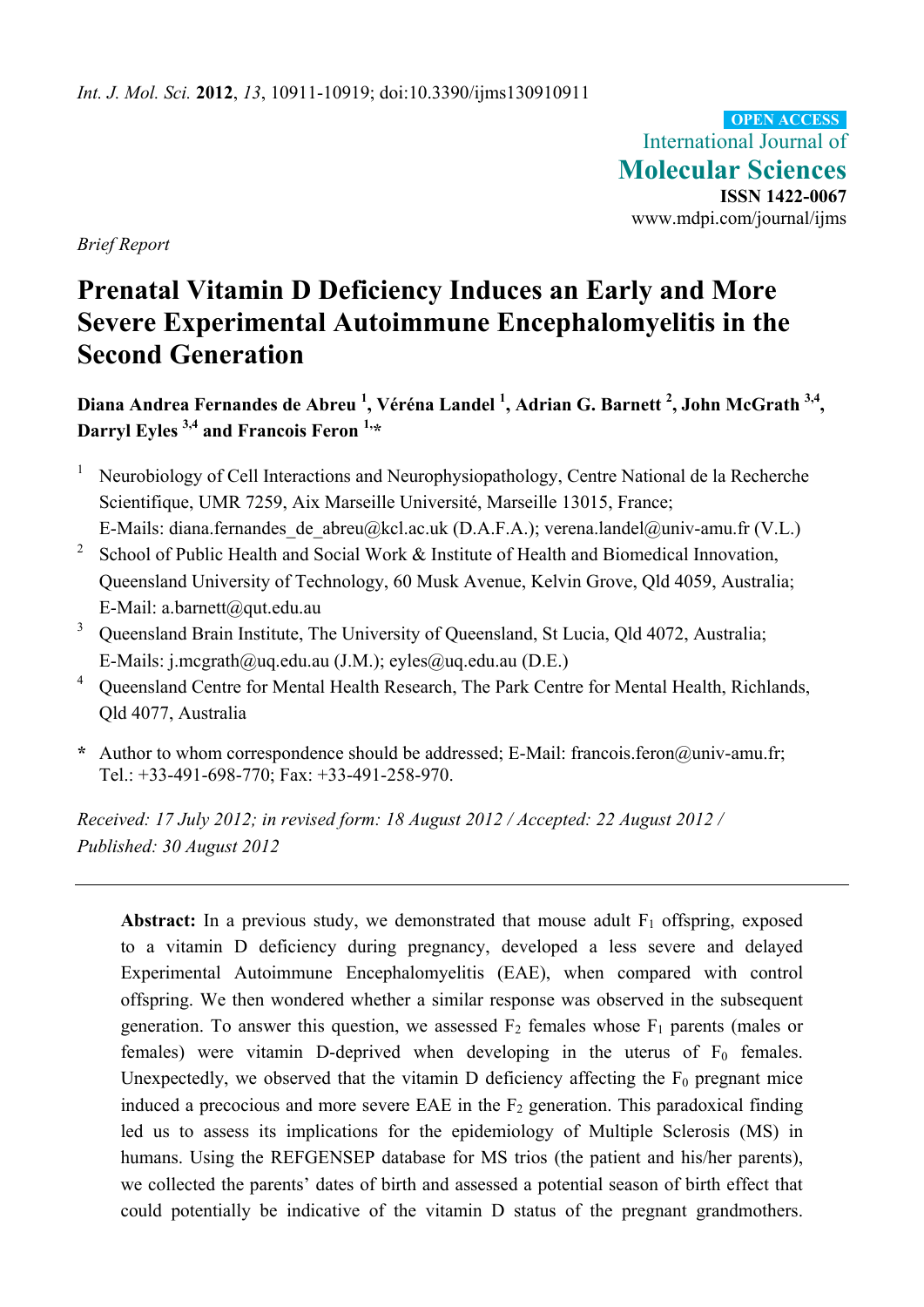A trend for a reduced number of births in the Fall for the parents of MS patients was observed but statistical significance was not reached. Further well powered studies are warranted to validate the latter finding.

**Keywords:** vitamin D experimental autoimmune encephalomyelitis; multiple sclerosis; deficiency; season of birth; transgenerational

**Abbreviation:** DVD: Developmental Vitamin D; EAE: Experimental Autoimmune Encephalomyelitis; MOG: Myelin Oligodendrocyte Glycoprotein; MS: Multiple Sclerosis; REFGENSEP: Reseau d'Etudes Francais GENetique sur la Sclerose En Plaques.

#### **1. Introduction**

It has been proposed that those born in winter/spring months have an increased risk of Multiple Sclerosis (MS) [1–6]. While not all studies have confirmed this season of birth [7,8], the most well-powered study to date based on data from Northern Hemisphere countries, reported that the risk of MS was significantly higher for those born in May and lower for those born in November [9]. This season of birth effect, combined with an observed latitude gradient in incidence (higher risk at higher latitude) [10], suggest that an environmental factor, possibly vitamin D exposure, may be important in predicting MS risk.

In order to test the hypothesis that low vitamin D status during gestation is a risk factor for MS, we explored a well-described developmental vitamin D (DVD) deficiency rodent model, [11,12]. In this model, the vitamin D deficiency experienced by the offspring is restored by the 1st week of life, therefore the model is not associated with any abnormal bone development and calcium and PTH levels in the adult offspring are normal [13]. Based on findings from epidemiology, we predicted that offspring exposed to low prenatal vitamin D would be at increased risk of MS. In order to recreate such an MS-related phenotype in the mouse, we have recently used the well-described experimental autoimmune encephalomyelitis (EAE) model in DVD-deficient mice [14]. EAE induces an immune response to components of myelin and has utility to explore pathways mediating demyelination and, as an experimental platform, to screen potential therapeutic agents to treat MS. It is important to note that this model does not recreate the entire etiopathogenesis of MS, which is still poorly understood.

Contrary to our prediction, we observed that C57BL/6 mouse adult offspring exposed to DVD deficiency developed a less severe and delayed EAE, when compared with control offspring [14,15]. Curiously, DeLuca and Plum [16] have demonstrated that prolonged vitamin D deficiency, maintained for two generations, also diminished the severity and delayed the onset of EAE in B10PL mice.

Though paradoxical, the response of the first generation to the EAE model suggests that a transient maternal hypovitaminosis D results in an altered immune response after exposure to the myelin-related protein. It remained however to be seen whether this environment-related change could be associated with any altered immune-related phenotype in the subsequent generation, as has been previously demonstrated in rats exposed to a fungicide [17]. We wondered if the second generation  $(F_2)$  had any persisting alterations in immune function related to the vitamin D status of the pregnant  $F_0$  female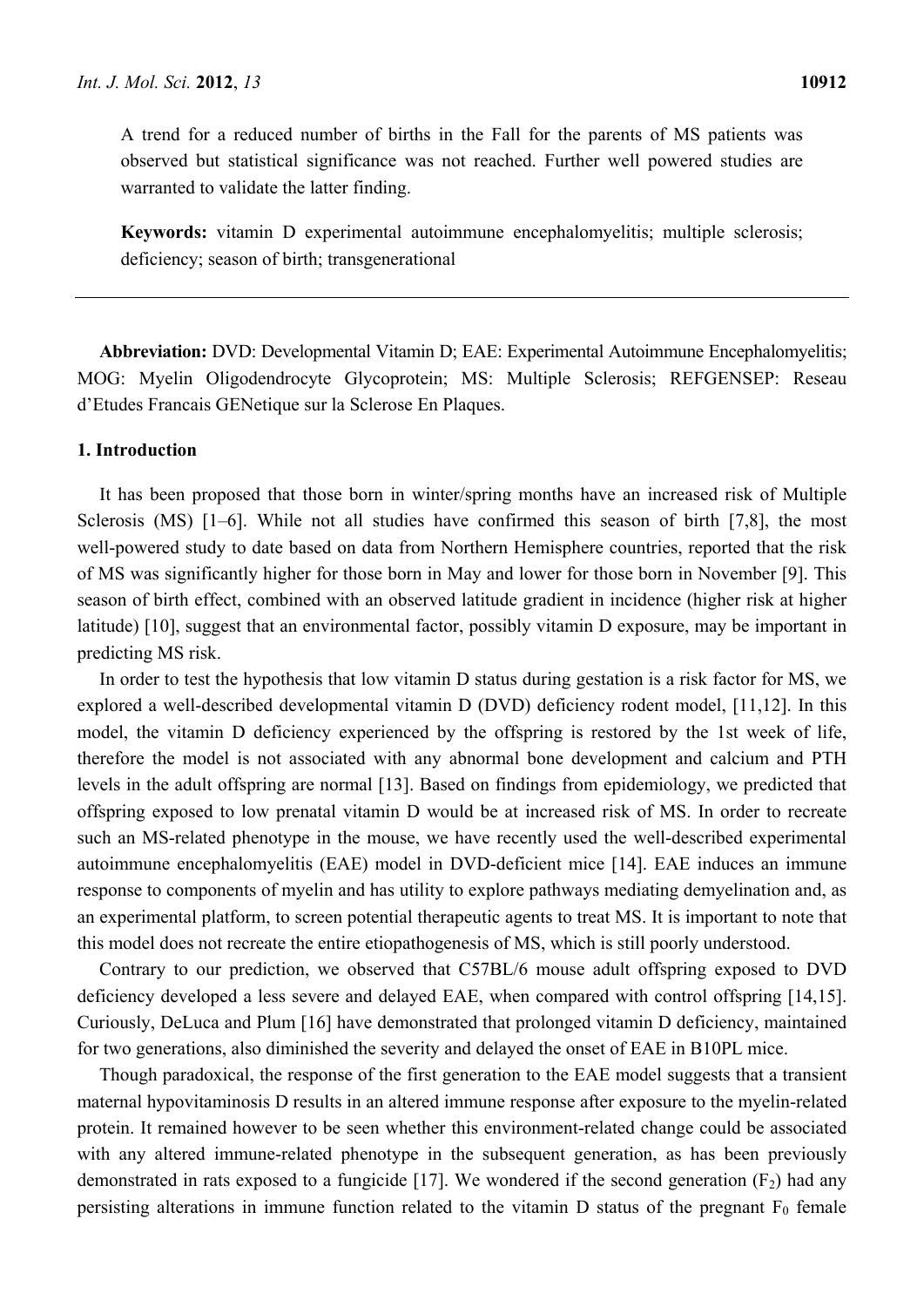mice. With the aim of exploring this hypothesis, we designed a new experimental model, schematized in Figure 1.

**Figure 1.** Schematic view of the experimental model. All mice, except  $F_0$  females, were fed with a standard vitamin D-containing mouse chow.  $F_0$  females were vitamin D-deprived six weeks prior mating and maintained on a deficient diet during pregnancy.  $F_1$  DVD-deficient offspring, females and males, were mated with control mice. Only  $F_2$ female offspring were subjected to Experimental Autoimmune Encephalomyelitis (EAE).



In this series of experiments, only the pregnant  $F_0$  female mice and their growing fetuses were vitamin D deficient.  $F_0$  female C57BL/6 mice were fed a vitamin D-free diet before and during pregnancy. In order to highlight potential differences between male and female germlines, we set up two groups for the  $F_1$  generation: DVD-deficient males were mated with control females, while DVD-deficient females were mated with control males. A vitamin D-containing diet was provided to all animals, before, during and after pregnancy.  $F_2$  offspring were weaned and adult females were subjected to EAE.

Paradoxically, we observed that the vitamin D deficiency affecting the  $F_0$  pregnant mice induced a precocious and more severe EAE in the  $F_2$  generation. This unexpected finding led us to assess its implications for the epidemiology of MS in humans. The question we have addressed was whether one's parents' season of birth (as a proxy-measure of developmental vitamin D status) could be an additional risk factor for MS patients? Using the REFGENSEP database for MS trios (the patient and his/her parents), we collected the parents' dates of birth and assessed a potential season of birth effect that could potentially be indicative of the vitamin D status of the pregnant grandmothers.

## **2. Results and Discussion**

# *2.1. A Prenatal Vitamin D Deficiency Displays a Transgenerational Effect and Induces a More Severe EAE in F2 Female Adult Mice*

The three tested groups developed MOG35-55-induced EAE (Figure 2). However, DVD-deficiency in the  $F_0$  generation significantly altered the EAE course in the  $F_2$  generation. Female F2 offspring from both DVD-deficient maternal and paternal sources developed a measurable EAE (*i.e.*, level 1) with a significantly earlier onset (onset day  $13.7 \pm 0.4$  and  $13.4 \pm 0.5$ , respectively) when compared to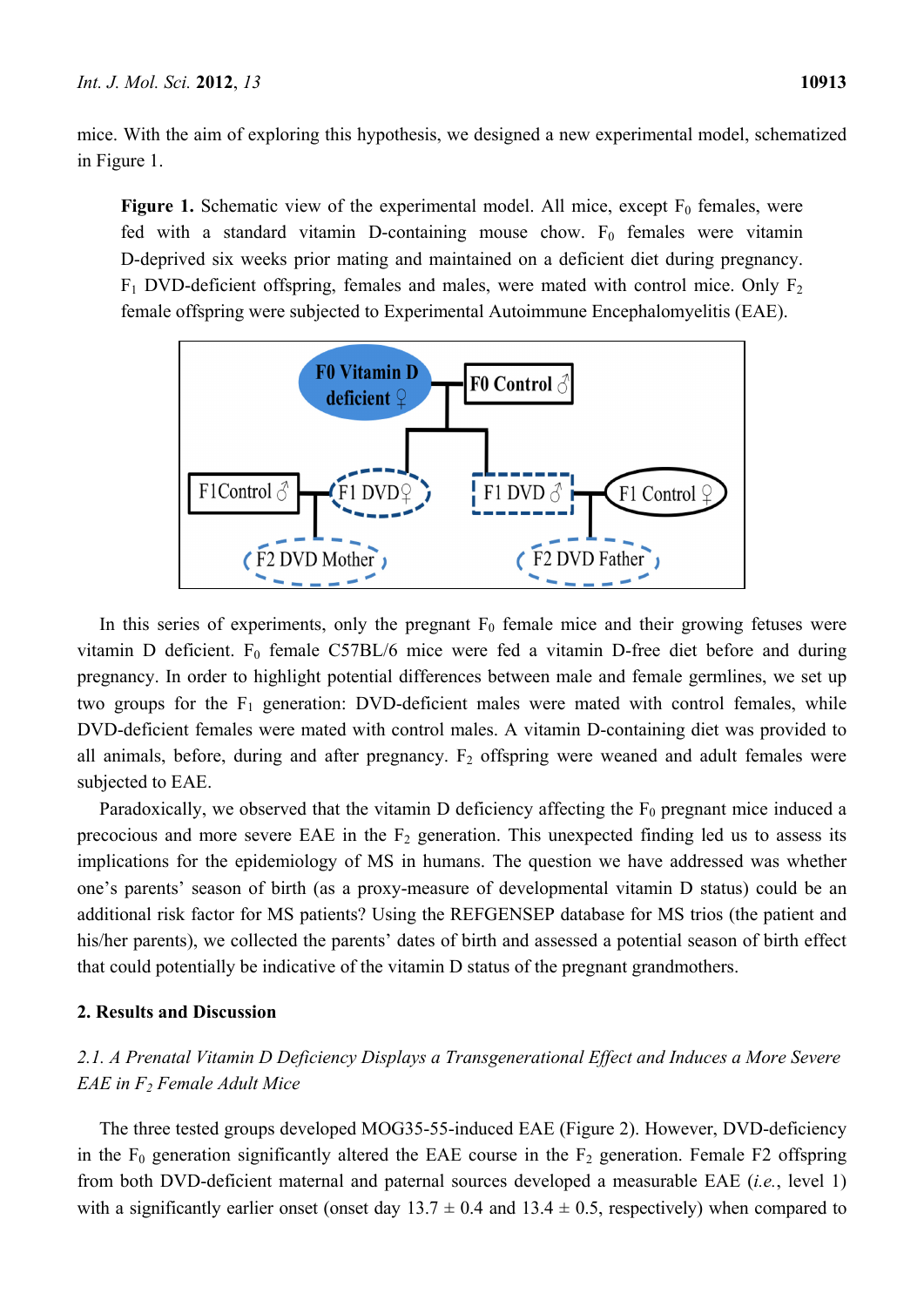controls (onset day  $16.3 \pm 0.6$ , F = 8.6,  $p = 0.0011$ ). Moreover, both DVD groups displayed an increased peak in clinical score (3.1  $\pm$  0.3 and 3.4  $\pm$  0.5, respectively) when compared to controls (1.6  $\pm$  0.4,  $F = 5.95$ ,  $p = 0.0066$ ). At Day<sub>0</sub> of immunization, the mean weight of the three tested groups was similar (DVD Mother:  $19.2 \pm 0.5$ ; DVD Father:  $20.7 \pm 0.4$  g; controls:  $21.2 \pm 0.9$ ).

**Figure 2.** Clinical course of MOG35-55-induced EAE in  $F_2$  mice.  $F_2$  female mice born to either a DVD-deficient  $F_1$  Mother or a DVD-deficient  $F_1$  Father display an early and more severe EAE when compared with control mice.



In a previous experiment, we demonstrated that a prenatal vitamin D deficiency induces a milder and delayed EAE in the  $F_1$  generation [14]. In line with other studies describing a generational transmission of molecular disturbances ([18], for a recent review), we initially hypothesized that the  $F_2$ generation would display a phenotype similar to the  $F_1$  generation. However, we clearly observed a greater sensitization to the MOG immunization  $F_2$  females from DVD-deficient  $F_0$  females when compared to controls. In addition, it can be highlighted that, contrary to a human study indicating a female-associated transmission of HLA anomalies in MS families [19], no gender specific transmission was observed in our study.

This discordant behavior between that reported in DVD-deficient  $F_1$  offspring and the  $F_2$ generations is unusual and, to the best of our knowledge, has never been reported. It is not unlikely that a positive effect of a potentially deleterious environmental factor remains unnoticed. Conversely, an impaired response is easily noticeable but sometimes can only be associated to the grandparents' and not the parents' lifestyle, as exemplified by a seminal epidemiological study on ancestral food supply [20]. If confirmed, our findings may provide additional evidence for future studies aiming to explain generation-skipping transmission of deleterious effects.

The molecular basis of this inheritance is unclear. The role of chromatin and DNA methylation in epigenetics has been extensively studied during the past three decades. However, recent evidence supports a bigger role for RNA in gametes, including piRNAs and miRNAs that can travel between cells and silence transposable elements [18]. Among the current candidates, we can cite miR-22 that is induced by vitamin D and acts as an antiproliferative and antimigratory agent in cancer cells [21] or miR-125b that regulates the expression of human vitamin D receptor and abolishes the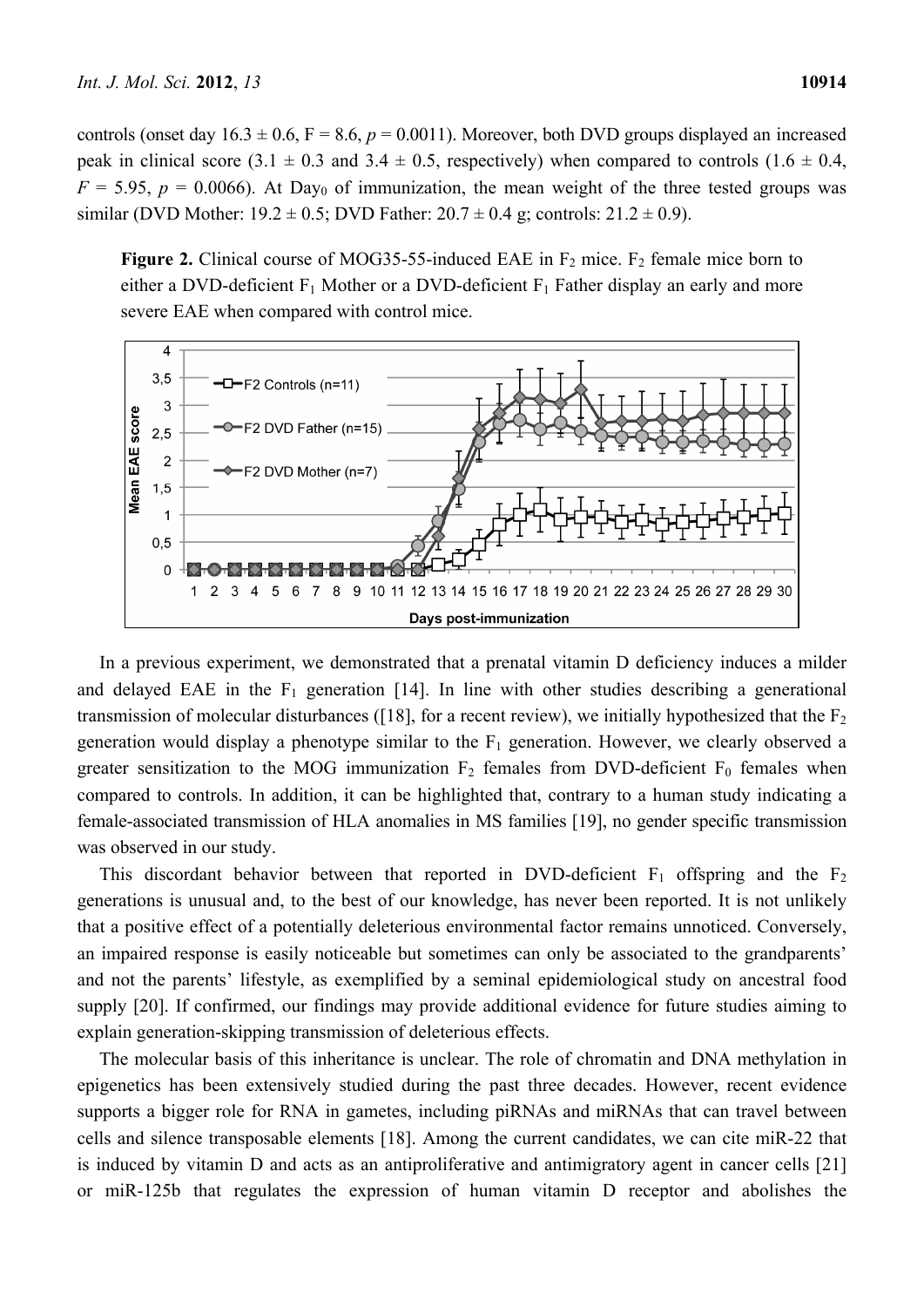anti-proliferative action of calcitriol [22]. Nonetheless, to date, not a single study has yet demonstrated a piRNA- or a miRNA-associated action of vitamin D on the immune or the nervous system.

We previously demonstrated that a postnatal vitamin D supplementation reduced the severity of EAE and delayed the onset of symptoms [15]. It would be now of great interest to confirm that a similar phenotype is observed when the supplementation occurs during pregnancy. Additionally, we should perform a transgenerational study in order to assess whether the  $F<sub>2</sub>$  generation is positively affected by a high dose of vitamin D delivered to the  $F_0$  generation.

#### *2.2. Observation of a Trend for a Reduced Number of Births in the Fall for the Parents of MS Patients*

Parents' dates of births were clustered into seasons as follows: Winter (December, January, February), Spring (March, April, May), Summer (June, July, August) and the Fall (September, October, November). Figure 3 indicates that the lowest risk for both groups is consistently in the Fall, although this pattern was not statistically significant (*p*-values: 0.28 mothers, 0.25 fathers).





Using the same database, we performed a case-only analysis based on children, with the cases as children born in summer and autumn, and the controls born in winter and spring. The aim of this analysis was to identify a difference in the pattern of the parents' birthdays for MS children born in the high risk time (winter and spring—cases), compared with the low risk time (summer and autumn—controls). Our prior hypothesis was that children born in the low risk time could have had parents with higher risks, and that this might partially contributes to their MS instead of in utero exposure. The exposure variable was the circular distance from 15 October for the mother's and father's birthdays. The largest exposure value was  $\pi$  (half the circumference of a circle) for a birthday on 15 April, exactly six months away from 15 October. However, we found no evidence of any difference in the pattern of parents' birthdays for case and control children ( $p = 0.12$  and  $p = 0.89$  for the mothers and fathers groups, respectively).

The current study failed to find an increased number of MS births in Spring, as suggested by our animal model. Nonetheless, the reduced number of births in the Fall, in each arm of the trio (children,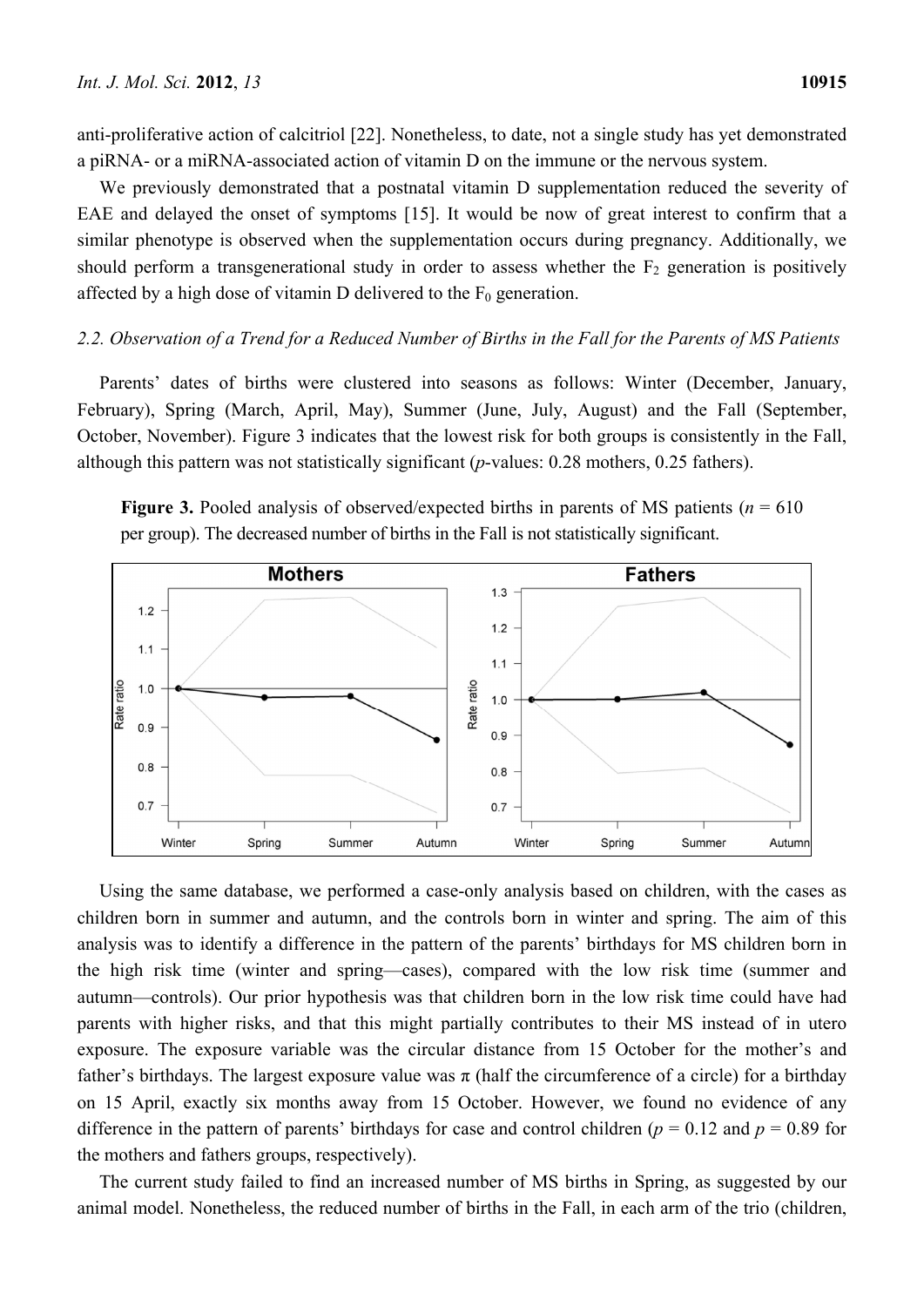fathers, mothers), requires further attention. Although not statistically significant, this finding is consistent with previous studies demonstrating a nadir of MS patients born in November [2,9]. Being born in the Fall means that, during the third trimester of pregnancy, the fetus developed in a supposedly vitamin D optimal environment. It is therefore likely that his/her immune and nervous systems benefited from vitamin D's well-described anti-inflammatory actions [23].

#### **3. Experimental Section**

#### *3.1. Animal Housing and Feeding*

All procedures were performed according to the French law on Animal Care Guidelines. Animal Care Committee of University Aix-Marseille II approved protocols. C57Bl/6 mice (Charles River, St-Germain-sur-l'Arbresle, France) were maintained in a holding room at a constant temperature of  $21 \pm 2$  °C and 60% relative humidity, on a 12 h light–dark cycle. Food and water were provided ad libitum. Vitamin D deficiency was achieved by: (i) feeding fertile adult  $F_0$  female mice with a normo-phosphatic vitamin D3-free diet supplemented with lactose and calcium (INRA, Jouy-en-Josas, France); and (ii) using UV-free lighting. Control animals (males and females) were given a standard vitamin D3-containing (1500 IU/kg) diet (INRA, Jouy-en-Josas, France). Serum vitamin D depletion was assessed six weeks later using a commercial RIA (Diasorin, Stillwater, MN, USA) for 25-hydroxyvitamin D3. Dams exposed to six weeks of vitamin D3 depletion exhibited a severely reduced production of 25-hydroxyvitamin D approaching the limit of detection for this assay (mean of  $3 \pm 0.5$  ng/mL) when compared with control dams (40  $\pm$  2.5 ng/mL). Vitamin D-deficient females were then mated with control males and kept under vitamin D3-free conditions throughout gestation. At birth,  $F_1$  offspring and dams were placed on standard mouse chow containing vitamin D3. In parallel, control females were mated with control males in order to obtain control offspring (control mice). DVD  $F_1$  offspring were weaned 28 days after birth kept on control diet and mated with control offspring. The resultant DVD-deficient and control  $F_2$  offspring were weaned and females, born to either DVD  $F_1$  males or DVD  $F_1$  females, were subjected to EAE at 12 weeks of age.

#### *3.2. Active MOG35-55-Induced EAE*

A total of thirty-three female  $F_2$  offspring were immunized subcutaneously with 250 μg of 35–55 MOG peptide (sequence: MEVGWYRSPFSRVVHLYRNGK, Genepep, St Jean de Védas, France), emulsified in complete Freund adjuvant (DIFCO, Lawrence, KS, USA) and supplemented with 400 μg of H37Ra Mycobacterium tuberculosis (DIFCO, Lawrence, KS, USA). One hundred nanogram of pertussis toxin was injected i.p., at  $Day_0$  and  $Day_1$  post-immunization. Pilot studies indicated that this dose of MOG peptide induced a very mild EAE in control animals. Immunized females were randomly placed in different cages. Weight and disease severity were blindly scored, once a day, according to the EAE clinical scale:  $0 =$  no detectable sign of EAE;  $1 =$  weakness of the tail;  $2 = \text{tail}$  paralysis and hind limb weakness;  $3 = \text{partial}$  partial paralysis of hind limbs;  $4 = \text{complete}$ paralysis of hind limbs; 5 = complete paralysis of hind limbs with incontinence and partial or complete paralysis of forelimbs;  $6 =$  dead [14,15].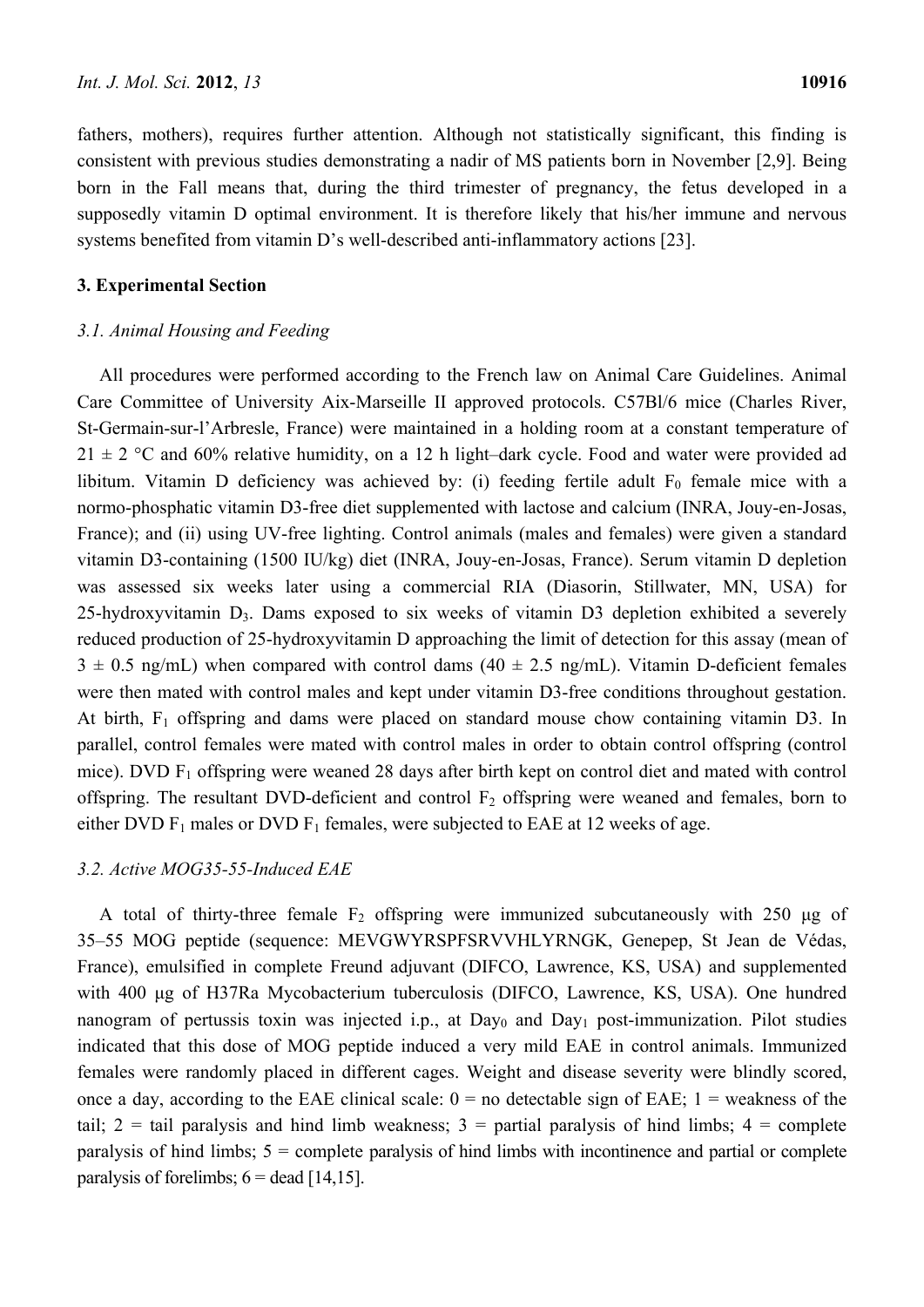MS French family trios were prospectively recruited as part of a survey of MS patients identified throughout France by REFGENSEP, the French MS Genetics Group [24]. Trios were ascertained through one patient (child) per family and two parents available for typing. All patients included in the databank were examined by a neurologist, and fulfilled diagnosis criteria for definite MS. Informed consent was given by each individual participating to the study, in accordance with the Helsinki convention (1964) and French law relating to biomedical research. The whole set of 610 pairs of unrelated parents of MS patients were considered for the season of birth study. The numbers of births per month and year for the mothers and fathers were compared with the numbers for the general French population, during the same time period of 1901 to 1960.

#### *3.4. Statistical Analysis*

EAE data were analyzed using parametric one-way analysis of variance (ANOVA). In all analyses,  $p < 0.05$  was selected as the threshold for statistical significance.

The ratio of the observed to expected number of births for the parents was analyzed using a general linear model assuming a Poisson distribution. The number of births was the dependent variable, with season as the independent variable and the log-transformed total number of births as an offset (in order to analyze the ratio of observed to expected). This analysis was made using the *R* software [25].

#### **4. Conclusions**

We show here for the first time that a maternal vitamin D deficiency induces inverted transgenerational effects on the immune system of offspring: the  $F_2$  generation is more sensitive to myelin peptide immunization while, as previously demonstrated, the  $F_1$  generation is less sensitive. In addition, there is no gender dimorphism. EAE symptoms in the  $F<sub>2</sub>$  generation are equally increased if it is either the  $F_1$  mother or the  $F_1$  father that has been vitamin D-deprived during embryogenesis. The molecular mechanisms underlying these paradoxical immune responses are currently under investigation.

In an attempt to translate these findings to humans with MS, we looked at the parents' seasons of birth. In line with our animal study, we predicted that parents developing in a vitamin D poor environment during the third trimester of pregnancy, in other words those born in Spring, will be at higher risk of giving birth to MS individuals. Our prediction was not validated. However, we found that parents developing in a supposedly vitamin D rich environment (*i.e.* born in the Fall) may be at lower risk of having an MS progeny. Further well powered studies are now warranted to validate this finding.

## **Acknowledgments**

We thank the members of REFGENSEP, a national network for the study of MS genetics in France for their active contribution and for referring patients. REFGENSEP is supported by grants from INSERM, AFM, ARSEP and received help from Genethon and CIC Pitié-Salpêtrière. This work was financially supported by ARSEP (Association de Recherche sur la Sclérose En Plaques).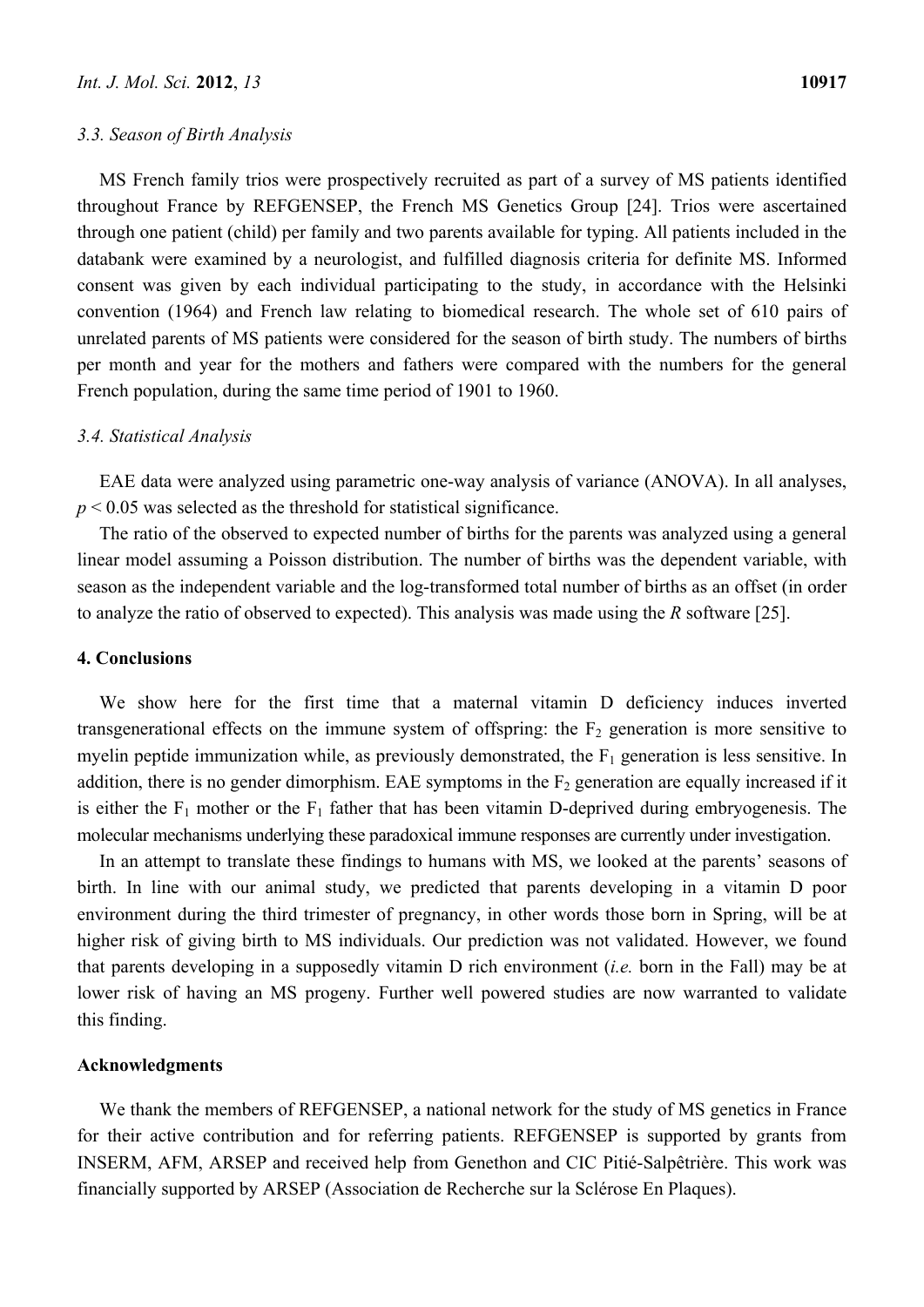# **References**

- 1. Bayes, H.K.; Weir, C.J.; O'Leary, C. Timing of birth and risk of multiple sclerosis in the Scottish population. *Eur. Neurol.* **2010**, *63*, 36–40.
- 2. Fernandes de Abreu, D.A.; Babron, M.C.; Rebeix, I.; Fontenille, C.; Yaouanq, J.; Brassat, D.; Fontaine, B.; Clerget-Darpoux, F.; Jehan, F.; Feron, F. Season of birth and not vitamin D receptor promoter polymorphisms is a risk factor for multiple sclerosis. *Mult. Scler.* **2009**, *15*, 1146–1152.
- 3. Lewy, H.; Rotstein, A.; Kahana, E.; Marrosu, M.G.; Cocco, E.; Laron, Z. Juvenile multiple sclerosis similar to type I diabetes mellitus has a seasonality of month of birth which differs from that in the general population. *J. Pediatr. Endocrinol. Metab.* **2008**, *21*, 473–477.
- 4. Salzer, J.; Svenningsson, A.; Sundstrom, P. Season of birth and multiple sclerosis in Sweden. *Acta Neurol. Scand.* **2010**, *121*, 20–23.
- 5. Sotgiu, S.; Pugliatti, M.; Sotgiu, M.A.; Fois, M.L.; Arru, G.; Sanna, A.; Rosati, G. Seasonal fluctuation of multiple sclerosis births in Sardinia. *J. Neurol.* **2006**, *253*, 38–44.
- 6. Staples, J.; Ponsonby, A.L.; Lim, L. Low maternal exposure to ultraviolet radiation in pregnancy, month of birth, and risk of multiple sclerosis in offspring: Longitudinal analysis. *Br. Med. J.* **2010**, *340*, doi: 10.1136/bmj.c1640.
- 7. Givon, U.; Zeilig, G.; Dolev, M.; Achiron, A. The month of birth and the incidence of multiple sclerosis in the Israeli population. *Neuroepidemiology* **2012**, *38*, 64–68.
- 8. Sadovnick, A.D.; Yee, I.M. Season of birth in multiple sclerosis. *Acta Neurol. Scand.* **1994**, *89*, 190–191.
- 9. Willer, C.J.; Dyment, D.A.; Sadovnick, A.D.; Rothwell, P.M.; Murray, T.J.; Ebers, G.C. Timing of birth and risk of multiple sclerosis: Population based study. *Br. Med. J.* **2005**, *330*, 120.
- 10. Simpson, S., Jr.; Blizzard, L.; Otahal, P.; van der Mei, I.; Taylor, B. Latitude is significantly associated with the prevalence of multiple sclerosis: A meta-analysis. *J. Neurol. Neurosurg. Psychiatry* **2011**, *82*, 1132–1141.
- 11. Eyles, D.; Brown, J.; Mackay-Sim, A.; McGrath, J.; Feron, F. Vitamin D3 and brain development. *Neuroscience* **2003**, *118*, 641–653.
- 12. Feron, F.; Burne, T.H.; Brown, J.; Smith, E.; McGrath, J.J.; Mackay-Sim, A.; Eyles, D.W. Developmental Vitamin D3 deficiency alters the adult rat brain. *Brain Res. Bull.* **2005**, *65*, 141–148.
- 13. Eyles, D.; Burne, T.H.J.; Alexander, S.; Cui, X.; McGrath, J.J. The Developmental Vitamin D (DVD) Model of Schizophrenia. In *Animal Models of Schizophrenia and Related Disorders*; O'Donnell, P., Ed.; Humana Press: Totowa, NJ, USA, 2011; Volume 59.
- 14. Fernandes de Abreu, D.A.; Ibrahim, E.C.; Boucraut, J.; Khrestchatisky, M.; Feron, F. Severity of experimental autoimmune encephalomyelitis is unexpectedly reduced in mice born to vitamin D-deficient mothers. *J. Steroid Biochem. Mol. Boil.* **2010**, *121*, 250–253.
- 15. Fernandes de Abreu, D.A.; Landel, V.; Feron, F. Seasonal, gestational and postnatal influences on multiple sclerosis: The beneficial role of a vitamin D supplementation during early life. *J. Neurol. Sci.* **2011**, *311*, 64–68.
- 16. DeLuca, H.F.; Plum, L.A. Vitamin D deficiency diminishes the severity and delays onset of experimental autoimmune encephalomyelitis. *Arch. Biochem. Biophys.* **2011**, *513*, 140–143.